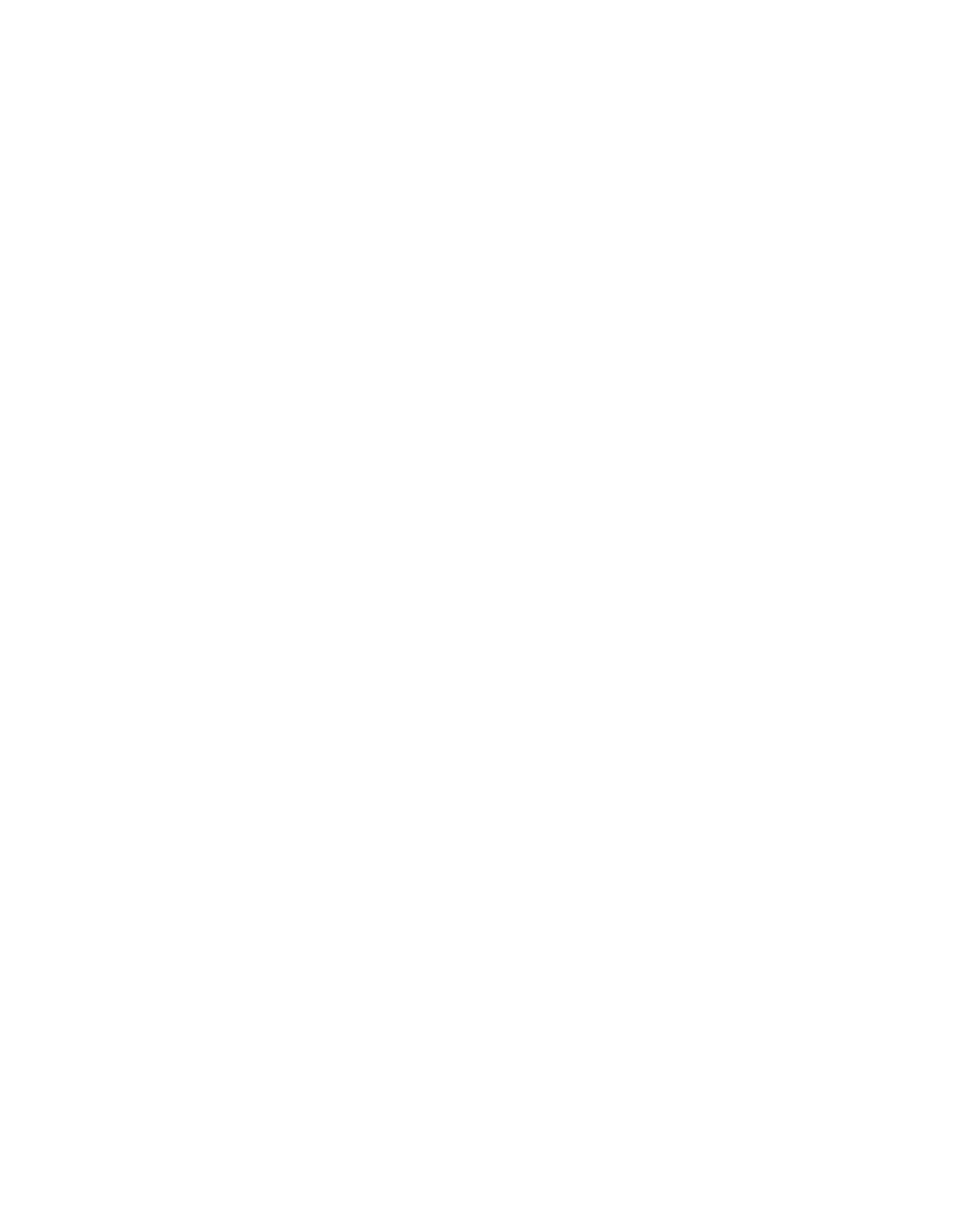# **UPDATE TO THE BIOLOGICAL TECHNICAL REPORT PBS&J, February 2, 2009**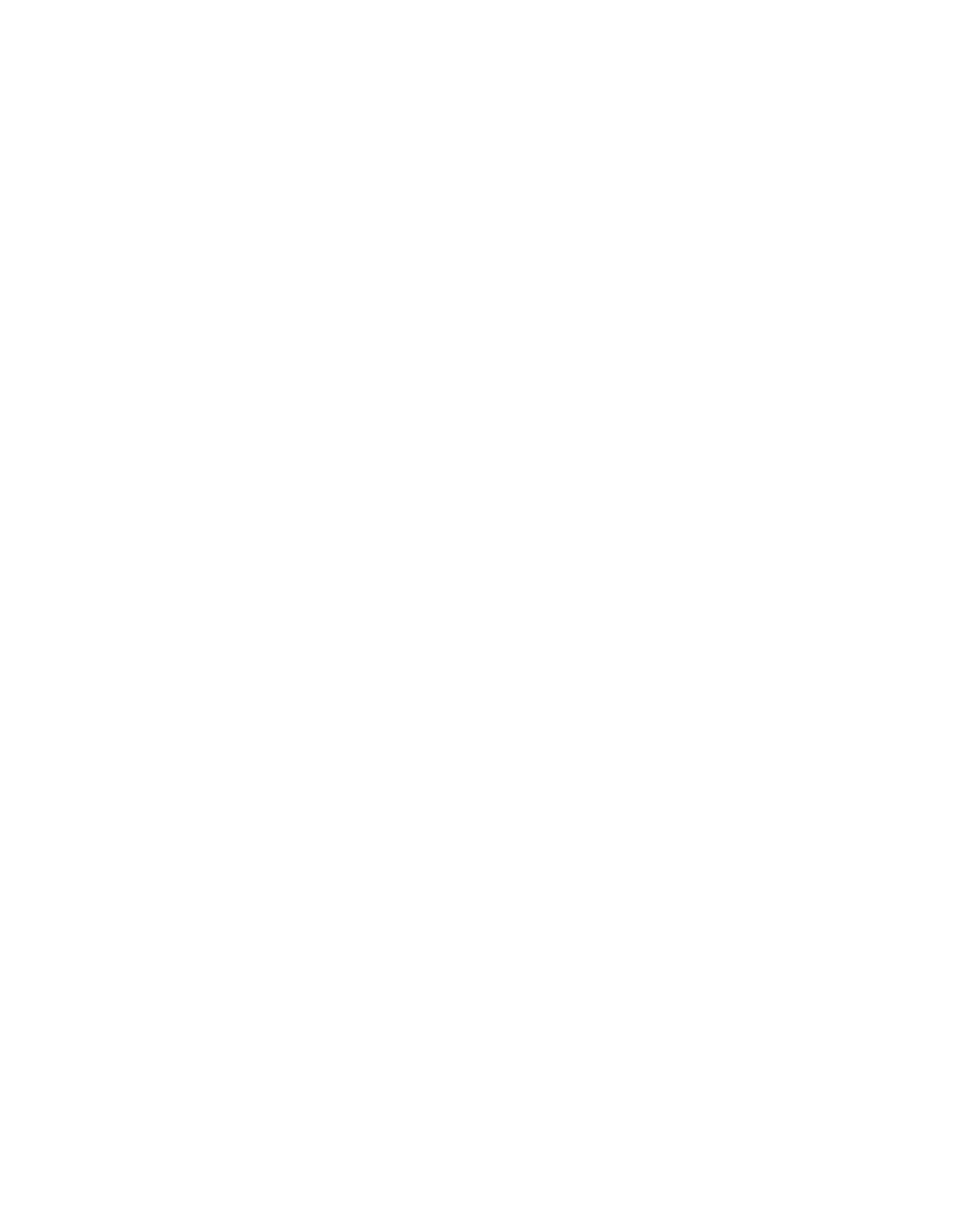

February 2, 2009

Mr. Gary Watts Legacy Building Services, Inc. 2505 Congress Street San Diego, CA 92110

#### **Subject: Updated Vegetation Mapping for the Forrester Creek Industrial Park Project Site**

Dear Mr. Watts:

This letter report presents an update to the results of the vegetation mapping for the Forrester Creek Industrial Park Project site that was conducted by HELIX Environmental Planning in December 2005. Because of the time lapse since the project Biological Technical Report (HELIX 2005) was prepared, this letter report is intended to update the existing condition of the project site with respect to biological resources. The project site was surveyed on foot by PBS&J biologists in May 2008.

The project site supports numerous habitat types, some of which are likely to be considered sensitive by the resource agencies. Table 1 lists the vegetation communities or land uses that occur within the project site. Sensitive habitats are italicized; these habitats will require mitigation if impacted by project construction. Other vegetation communities or land uses such as Disturbed Habitat and Developed are not considered sensitive and would not likely require mitigation for impacts. Although not a native habitat, large areas of Non-native Grassland are considered important for raptor foraging and will likely require mitigation if impacted. Figure 1 shows the distribution of the vegetation communities and land uses throughout the project site.

As shown in Table 1, changes in the total acreage of vegetation communities/land uses in 2008, as compared to the 2005 survey, include a decrease in the total acreage of disturbed Diegan Coastal Sage Scrub, an increase in non-native grassland, and an increase in broom baccharis scrub. There is also a decrease in disturbed habitat, developed land, and the overall total acreage of the project site. This decrease is due to an adjustment in the project site boundary excluding the County Maintenance Facility immediately southwest of the project site and an undeveloped area northeast of the project site across the Forrester Creek channel. Table 1 quantifies the acreage of impact to each vegetation community and land use (Figure 2).

|                                     | <b>Based on December</b><br>2005 Biological<br><b>Technical Report</b> | <b>Based on May 2008 Site Visit</b> |                           |
|-------------------------------------|------------------------------------------------------------------------|-------------------------------------|---------------------------|
| <b>Vegetation Community*</b>        | <b>Total Acreage</b>                                                   | <b>Total Acreage</b>                | <b>Acreage of Impacts</b> |
| Disturbed Diegan Coastal Sage Scrub | 2.2                                                                    | 0.3                                 | 0.2                       |
| Non-native Grassland                | 15.4                                                                   | 15.6                                | 15.6                      |
| Broom Baccharis Scrub               | 0.0                                                                    | 1.4                                 | 0.9                       |
| Eucalyptus Woodland                 | < 0.1                                                                  | < 0.1                               | < 0.1                     |
| Disturbed Habitat                   | 11.5                                                                   | 9.2                                 | 8.0                       |
| Developed Land                      | 12.3                                                                   | 5.0                                 | 5.0                       |
| <b>Total</b>                        | 41.4                                                                   | 31.5                                | 29.7                      |

**Table 1. Vegetation Communities and Land Uses within the Project Site** 

\*Vegetation Community names in *italics* are considered sensitive and impacts on them would likely require mitigation.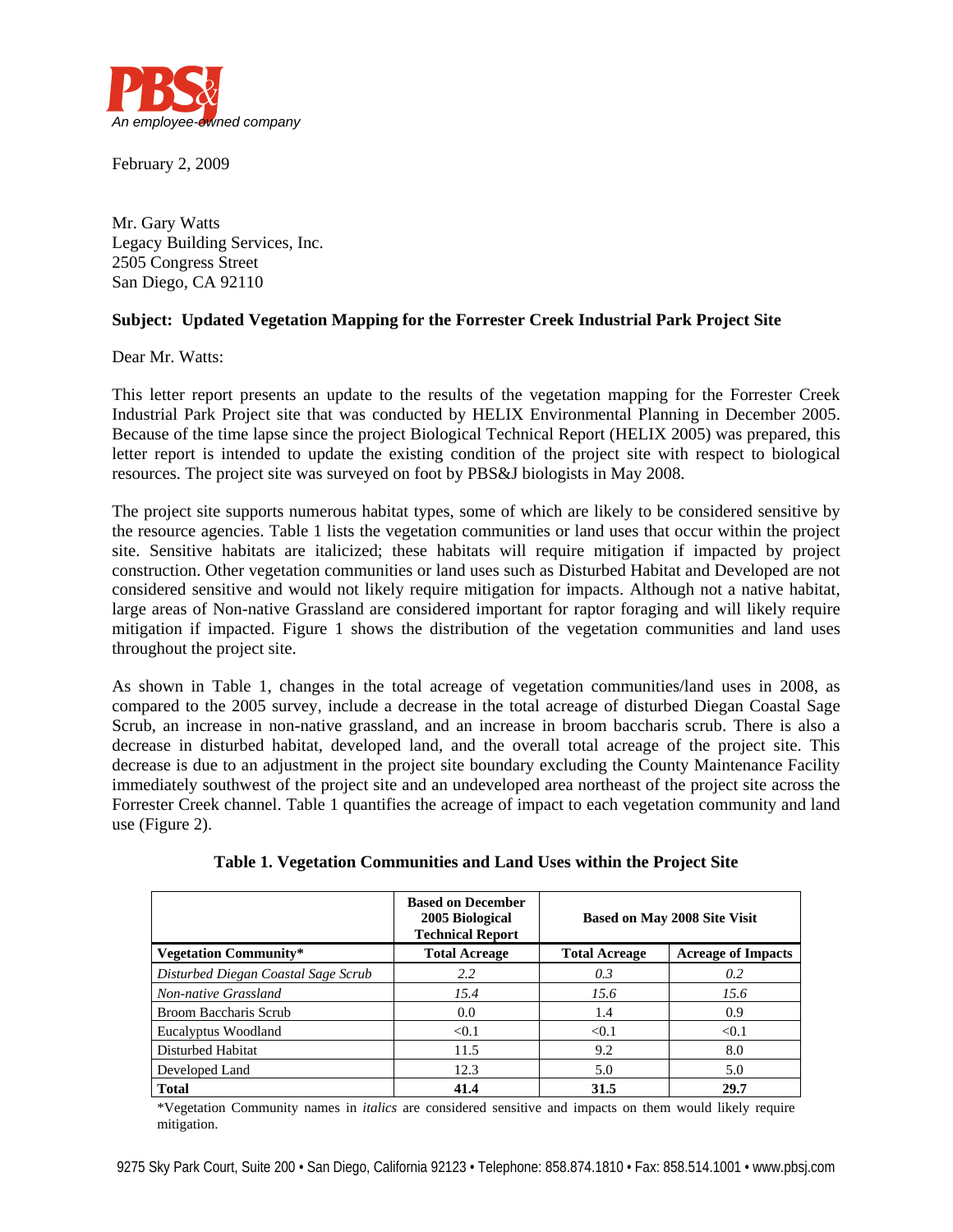Mr. Gary Watts Legacy Building Services, Inc. February 2, 2009 Page 2 of 3

Below is a description of the vegetation communities on the project site.

#### **Disturbed Diegan Coastal Sage Scrub**

Diegan coastal sage scrub is comprised of low, soft-woody subshrubs to about 1 meter (3 ft) high, many of which are facultatively drought-deciduous. The dominant shrubs within the project site include California sagebrush (*Artemisia californica*) and California buckwheat (*Eriogonum fasciculatum* var. *fasciculatum*). Disturbed Diegan coastal sage scrub contains many of the same shrub species as undisturbed Diegan coastal sage scrub but is sparser and has a higher proportion of non-native annual species. On site, disturbed Diegan coastal sage scrub occurs in the two patches in the western central portion of the site totaling 0.3 acres (see attached figure).

#### **Broom Baccharis Scrub**

Areas designated as broom baccharis scrub are dominated by broom baccharis (*Baccharis sarothroides*) with an understory of weedy, ruderal species. This species is common on sandy or silty slopes and flats. On site, 1.4 acres of broom baccharis scrub occurs in the west central portion of the site (see attached figure).

#### **Non-native grassland**

Non-native grassland is a dense to sparse cover of annual grasses, often associated with numerous species of showy-flowered native annual forbs. This association occurs on gradual slopes with deep, finetextured, usually clay soils. On site, non-native grassland consists of black mustard (*Brassica nigra*) ripgut grass (*Bromus diandrus*), soft chess (*Bromus hordeaceus*), rabbitfoot (*Polypogon monspeliensis*), Bermuda grass (*Cynodon dactylon*), rattail fescue (*Vulpia myuros* var. *hirsuta*) and red brome (*Bromus madritensis* ssp. *rubens*). Most of the annual introduced species that compromise the majority of species and biomass within the non-native grassland originated from the Mediterranean region, an area with a long history of agriculture and a climate similar to California. These two factors, in addition to intensive grazing and agricultural practices in conjunction with severe droughts, have contributed to the successful invasion and establishment of these species and the replacement of native grasslands with annual dominated non-native grassland (Jackson 1985). On site, non-native grassland occurs dispersed throughout the project site and totals 15.6 acres (see attached figure).

#### **Eucalyptus Woodland**

Eucalyptus woodland is dominated by eucalyptus (*Eucalyptus* sp.), an introduced species that produces a large amount of leaf and bark litter. The chemical and physical characteristics of this litter limit the ability of other species to grow in the understory, with a resultant decrease in floristic diversity. Eucalyptus trees have been planted historically for a variety of reasons, but they are particularly popular owing to its rapid growth rate. Given sufficient moisture, eucalyptus woodland has become naturalized and its range has expanded greatly to the detriment of many riparian areas. One small patch of eucalyptus woodland, less than 0.1 acres in size, occurs in the western portion of the site (see attached figure).

#### **Disturbed Habitat**

Disturbed habitat on site includes land cleared of vegetation (e.g., dirt roads) or contains a preponderance of non-native plant species such as ornamentals or ruderal exotic species that take advantage of disturbance (e.g., previously cleared or abandoned landscaping). On site, disturbed habitat consists of the driving range and cleared dirt areas and totals 9.2 acres (see attached figure).

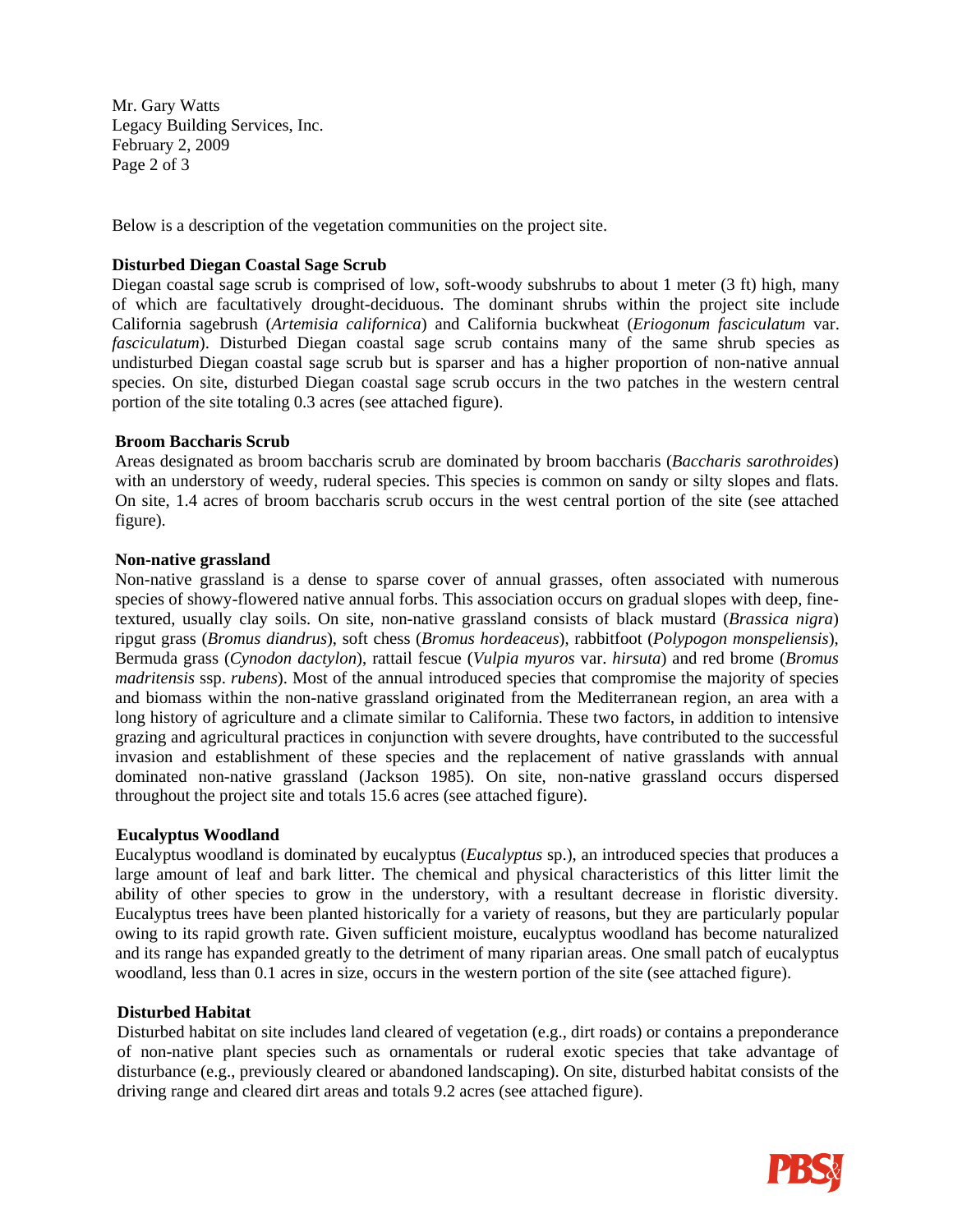Mr. Gary Watts Legacy Building Services, Inc. February 2, 2009 Page 3 of 3

#### **Developed Land**

Developed land is where permanent structures and/or pavement have been placed that prevents the growth of vegetation or where landscaping is clearly tended and maintained. On site, developed land consists of the driving range building and parking lot, and a former concrete storage area. Developed land totals 5.0 acres (see attached figure).

Regarding the mitigation measures recommending pre-construction surveys for active raptor nests in the 2005 BTR, it is PBS&J's understanding that the raptor breeding season is March 15 through August 31 and PBS&J is recommending that the mitigation measure be revised to reflect this time period.

Please call me with any questions or concerns at (858) 514-1068.

Sincerely,

Kat Gentles

Associate Project Manager

Attachments

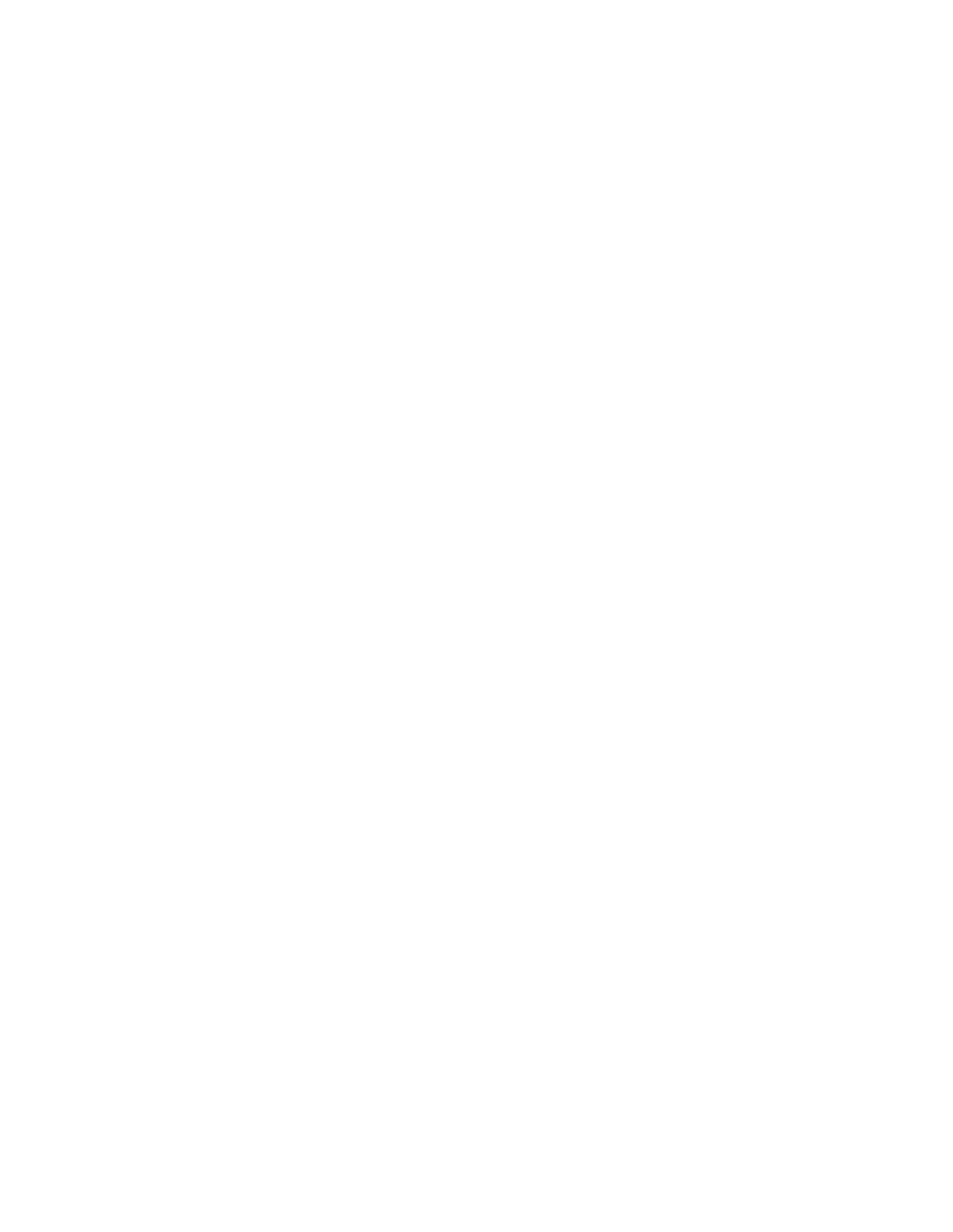

SOURCE: City of El Cajon, 2008; Landiscor, 2003

## **VEGETATION COMMUNITIES WITHIN THE PROJECT SITE FIGURE 1**